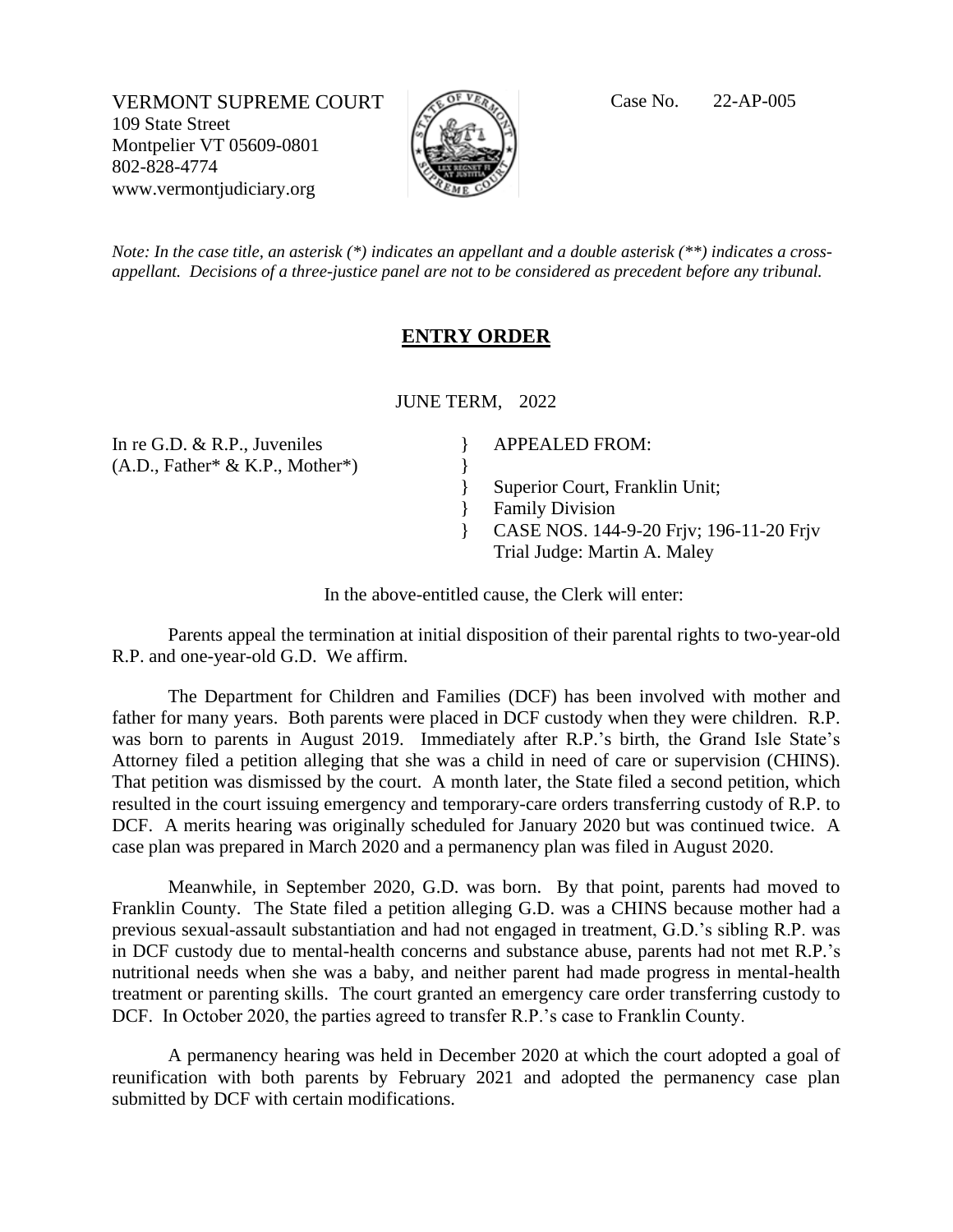Later in December 2020, the court commenced a merits hearing, but the hearing did not conclude because the State indicated it needed more time to present evidence. In June 2021, parents stipulated to the merits of both petitions. The facts supporting the stipulation as to R.P. were that R.P. was admitted to University of Vermont Medical Center for poor weight gain and systolic heart murmur. Neither parent had engaged in the plan of services requested by DCF, placing R.P. at risk. The facts supporting the stipulation as to G.D. were R.P.'s hospital admission as well as parents' lack of acceptable housing and failure to make sufficient progress in counseling or parenting skills. In August 2021, DCF filed petitions to terminate parents' rights to both children. No timely disposition hearing was held.

The court held a one-day hearing in November 2021. Mother appeared remotely, and her attorney was present in the courtroom. Father appeared late due to a medical issue. Based on the testimony presented at the hearing, the court found that neither parent had adequately addressed the issues that led to the children entering DCF custody. It stated, "[w]hile there was insufficient court oversi[ght] in these matters this court observes that DCF worked diligently to support the parents and provided a clear outline of goals and expectations for the parents to achieve reunification with their children."

The various case plans prepared by DCF had similar action steps. Among other recommendations, parents were expected to engage in a Nurturing Parents course and Family Time Coaching, follow provider recommendations for feeding the children, attend all medical and dental appointments, obtain safe and stable housing, continue substance abuse treatment, and engage in mental-health counseling. In addition, mother was expected to apply for and attend the Lund program. The court noted that parents had continued to engage in substance abuse treatment, but found that parents had otherwise failed to meet most of the case-plan expectations. Both parents admitted that they had significant mental-health issues, including schizophrenia for father and PTSD for mother. However, DCF was unable to determine whether father ever engaged in treatment and mother did not begin therapy until 2021. Parents were also expected to maintain safe and stable housing. In July 2020 they were living in a small, crowded, and unsafe trailer in the backyard of father's parents' home. Later in 2020, they moved into father's parents' unfinished basement, which DCF determined was not suitable for children. Mother's application to the Lund program was denied in February 2021 after mother indicated that she did not want to attend that program. By the time of the hearing, mother was residing in a motel.

Various services were provided to help mother and father improve their parenting skills. Visits with the children were interrupted for two months in 2020 due to the pandemic, but by the summer of 2020 parents had supervised visits three times a week. Visits became more frequent for a period after G.D. was born. However, parents subsequently became inconsistent in their attendance. Parents' visits were eventually separated to allow them to build skills independently and to reduce aggressive behavior between them.

Mother successfully completed Family Time Coaching after two years. However, mother's visits with the children decreased over time and at the time of the hearing she was having one visit per week with the children. Father did not attend Family Time Coaching consistently and was terminated from the program. Father had not seen the children since June 2021. Mother and father were frequently late to visits and required significant support to care for R.P. The foster parents reported that the children had sleep disturbances and other behaviors after visits. After one visit in July 2021 R.P. returned home very upset, biting, screaming, and acting aggressively toward her sister. After another visit with mother in September 2021, R.P.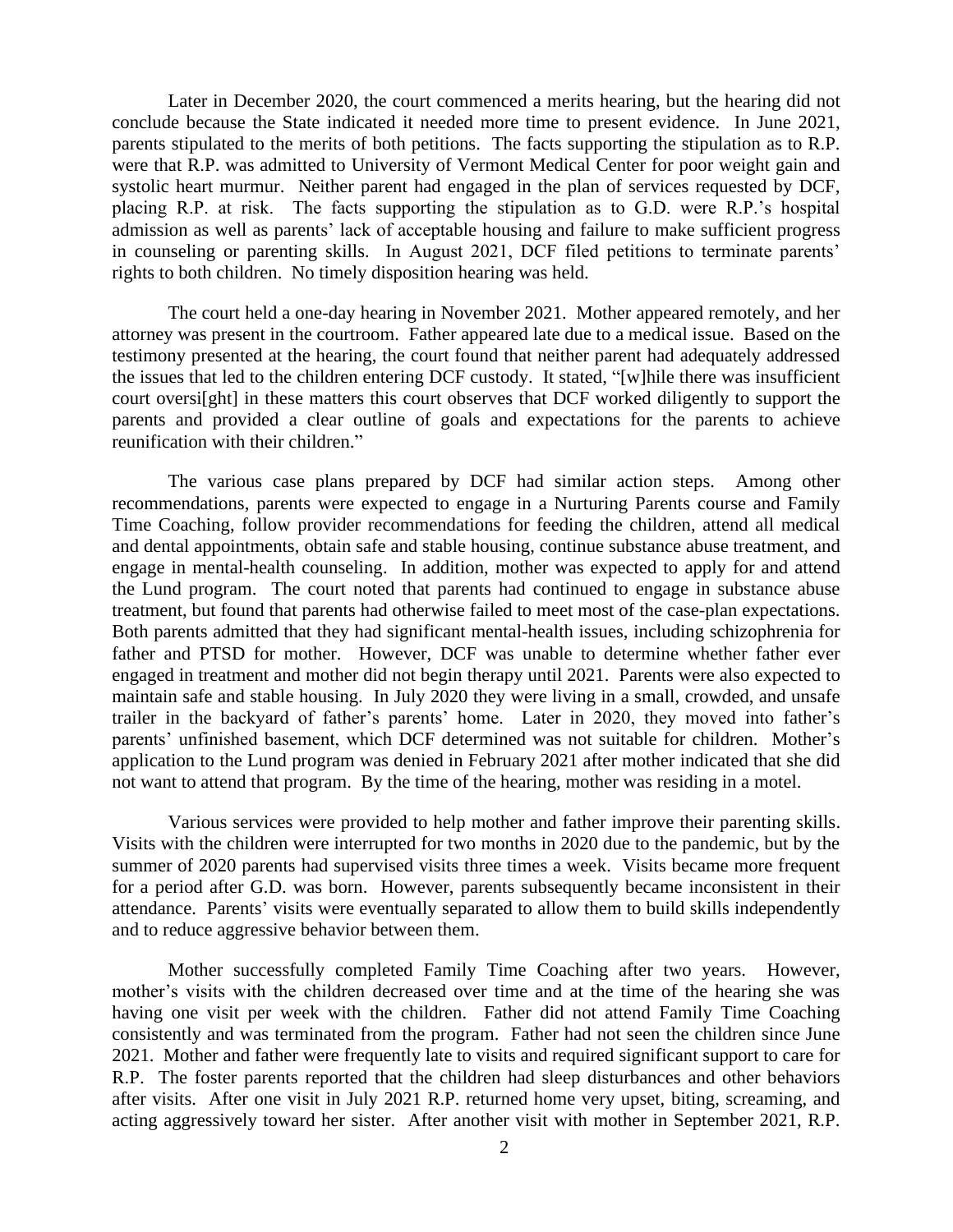was completely nonresponsive. The foster parents were sufficiently concerned that they called DCF for assistance and sought medical intervention. R.P. eventually recovered and appeared to be her normal self.

Neither parent attended any of the children's medical appointments. Mother refused to follow some of the pediatrician's recommendations for feeding R.P. Parents had not been consistently able to interact safely with each other, and therefore were unable to coparent the children. They were not able to independently provide services for the children and had not developed a financial plan for their support.

The court found that mother and father did not have a consistent and healthy relationship with the children and did not play a constructive role in their lives. In contrast, R.P. and G.D. were strongly bonded to their foster parents and each other, and the foster parents were committed to adopting both children. The court found that mother and father would not be able to assume parental duties within a reasonable time because they each had significant unaddressed mental-health issues, father had failed to successfully complete parent coaching, neither parent had safe and stable housing, neither parent had developed a financial plan for caring for the children, both had been inconsistent with visitation, and neither parent had demonstrated they were able to meet the needs of the children without support from DCF. The court concluded that termination of parental rights was in the children's best interests. Both parents appealed.

The court may terminate parental rights at the initial disposition stage in a CHINS case if it finds by clear and convincing evidence that termination is in the best interests of the child. In re J.T., 166 Vt. 173, 177 (1997). The court must consider the statutory criteria in assessing the child's best interests. 33 V.S.A. § 5114(a). The most important factor is whether the parent will be able to assume or resume parenting duties within a reasonable period of time. In re J.B., 167 Vt. 637, 639 (1998) (mem.). We will uphold the court's findings unless they are clearly erroneous. In re J.T., 166 Vt. at 177.

We first address mother's arguments on appeal. Mother claims the court erred in finding that she lacked stable housing because at the time of the hearing she was living in a state-funded hotel room. Mother argues that the evidence showed she was actively working to find housing but had been stymied by a shortage of available rental housing. We see no error in the court's finding. A family-needs specialist who worked with mother testified that mother did not have permanent housing during the pendency of the case. At the time of the hearing, mother had obtained a motel room with the assistance of Voices Against Violence, but the specialist described this arrangement as "temporary." Similarly, a DCF worker testified that mother had moved into a motel room and was working with a case manager to identify long-term housing. The case worker testified that mother continued to reside in the motel because she was homeless. Mother told the DCF worker that she couldn't find an apartment because they were hard to find and because she had a dog and cat that she refused to give up. However, mother had been offered a trailer and an apartment and had turned them both down. This evidence supports the court's finding that mother had not obtained stable long-term housing.

Mother and father both argue that mother was deprived of due process because mother's attorney refused to be present with her in the courtroom due to her unvaccinated status.\* "[S]tate

<sup>\*</sup> In his brief, father makes several arguments on mother's behalf. Neither mother nor the State objected to father's standing to raise these arguments, which are fully briefed. We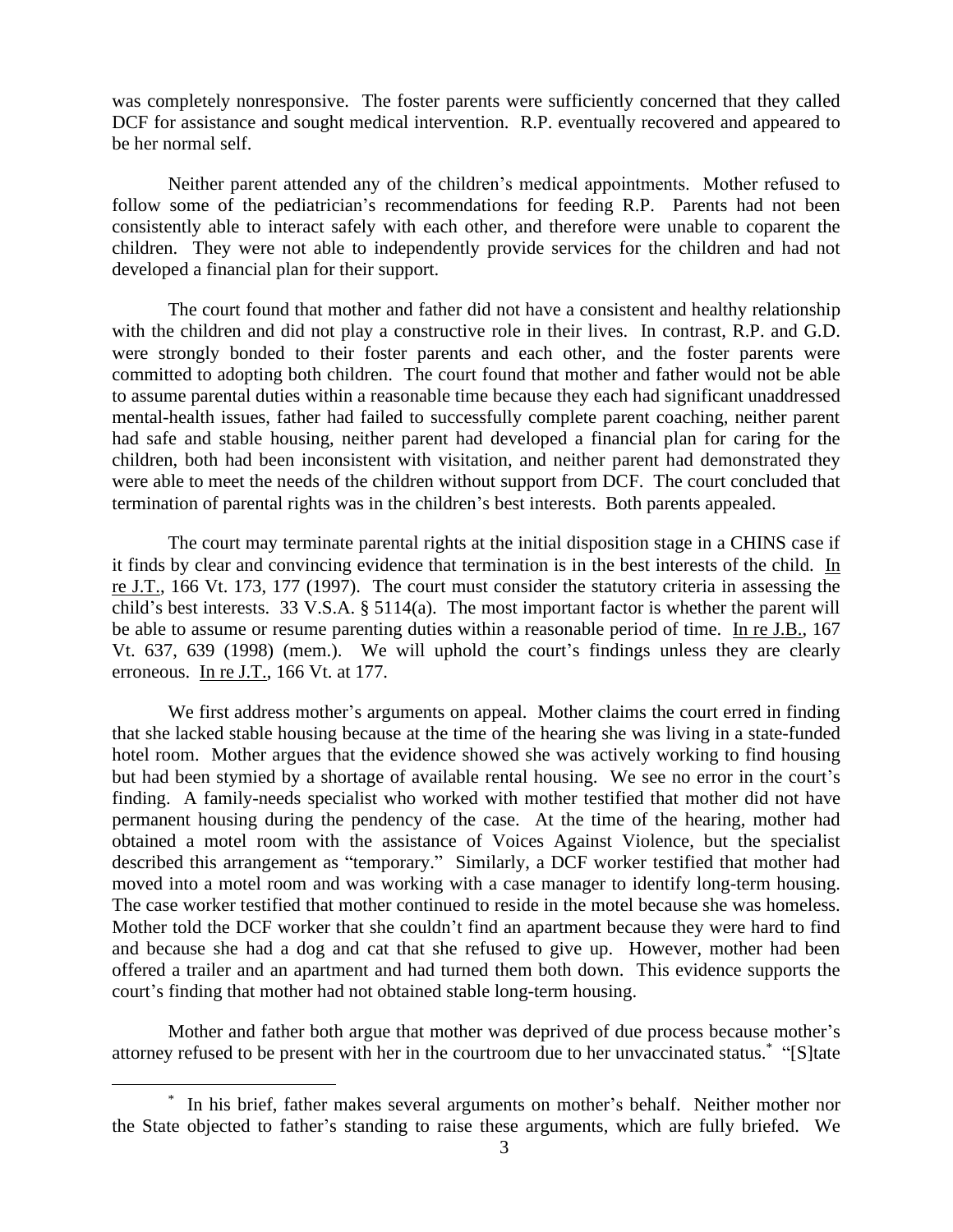intervention to terminate the relationship between a parent and the child must be accomplished by procedures meeting the requisites of the Due Process Clause." Santosky v. Kramer, 455 U.S. 745, 753 (1982) (quotation and alterations omitted). "The fundamental requirement of due process is the opportunity to be heard at a meaningful time and in a meaningful manner." In re C.L.S., 2021 VT 25, ¶ 19 (quoting Mathews v. Eldridge, 424 U.S. 319, 333 (1976)). "The provision of counsel to both parents and children is required by statute and is an important part of ensuring that termination proceedings are conducted fairly and accurately." In re L.H., 2018 VT 4, ¶ 11, 206 Vt. 596.

The record does not support mother's claim that she was deprived of the assistance of counsel. Both mother and her attorney appeared remotely at the hearing. The court asked mother's attorney if mother understood that she had a right to be present in the courtroom. The attorney responded, "I believe she does, Your Honor. She has indicated to me that she is not vaccinated and . . . I informed her that I would not be there if she was not vaccinated, but she was welcome to be there." The court asked mother if she was comfortable proceeding remotely. Mother stated, "I'm going to have to be, but you know, like, I really don't want this to happen." The court then told mother that she had a right to appear in person regardless of her vaccination status. It acknowledged her comment that she did not want the termination proceeding but explained that the hearing had to go forward. The court asked mother again whether she preferred to appear in person or remotely. Mother responded, "I'm going to stay right here so people can't see me cry." The court then began the hearing. Both mother and her attorney were present throughout the proceeding. At one point, mother requested to go into a breakroom so that she could consult her attorney privately. The court went into recess, and after the two conferred by phone, the hearing resumed.

This record demonstrates that mother was provided with assistance of counsel at the termination hearing. There is no indication that mother was unable to communicate effectively with counsel or that counsel's defense of mother was hampered by her decision to appear remotely. Mother did not express a desire to appear in person, and she does not articulate how the outcome of the hearing would have been different if counsel had appeared in person. We therefore find this claim to be without merit.

We turn to father's arguments on appeal. Father first claims that the court erred in several of its findings. Like mother, he argues that the court erred in finding that mother lacked stable housing. As we concluded above, this finding was supported by the record. Father next argues that the court erroneously found that he and mother planned to co-parent the children. This claim fails because the court did not make such a finding. Instead, it found that parents had not been able to interact safely with each other and therefore were unable to co-parent the children. Father also asserts that the court erroneously found that a permanency plan had been approved in December 2020. Again, the record belies this claim. At the December 7, 2020, permanency hearing for R.P., the court expressly approved the permanency case plan submitted by DCF in August 2020. We therefore see no error in these findings.

Father contends that the court erred in failing to make any findings regarding father's medical condition, which, he asserts, impacted his ability to resume parenting. However, there was virtually no evidence presented regarding the nature of father's illness or how it affected his

accordingly address the arguments on their merits. See In re J.G., 2010 VT 61, ¶ 12 n.1, 188 Vt. 562 (mem.).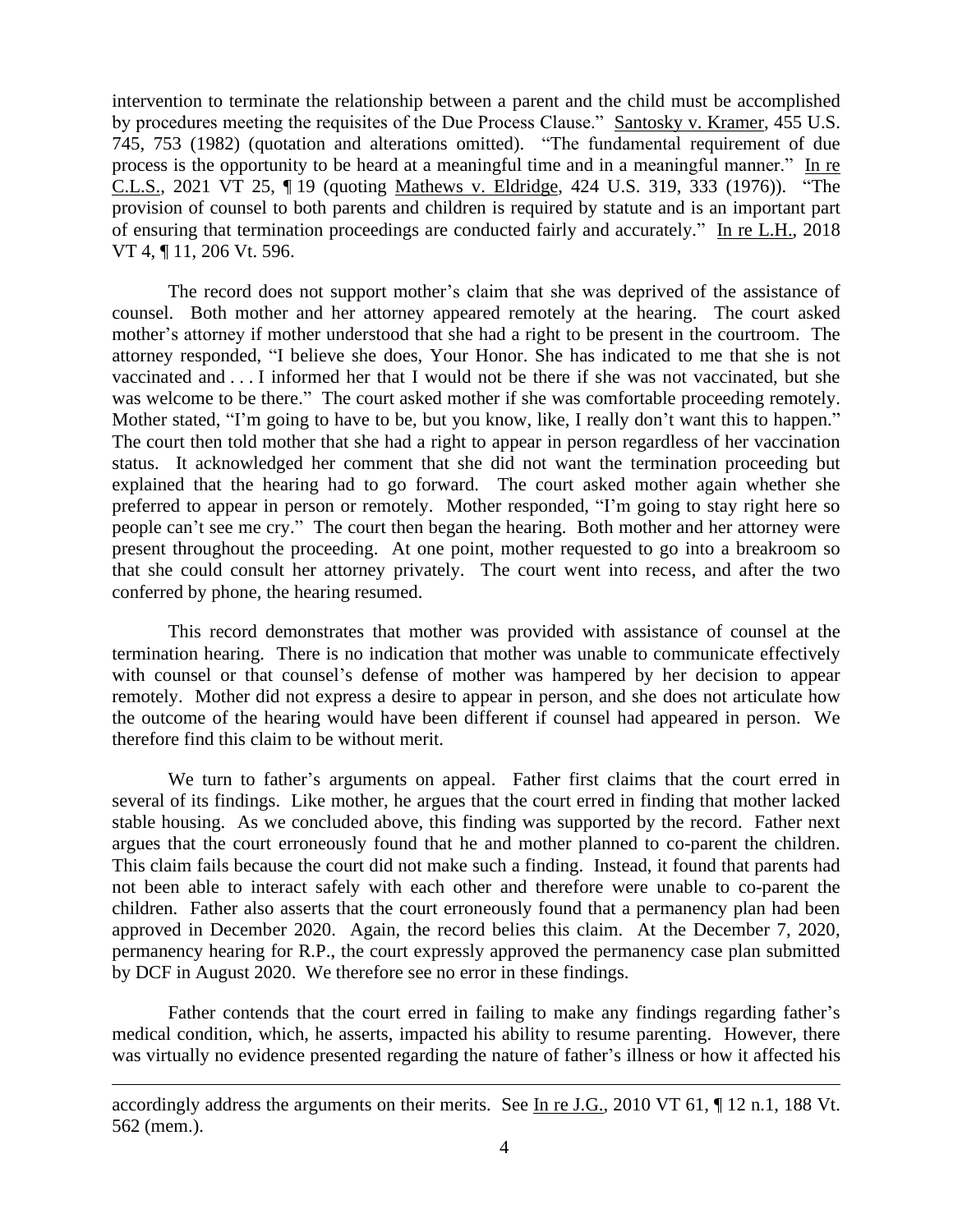parenting ability. The only testimony on this issue was from the family-needs specialist, who stated that father frequently called out sick from visits "because he was up all night or he was not feeling well. He didn't really specify in-depth of what that illness was." When father's attorney asked the specialist if father had shared with her that he had hepatitis C, she stated that he had "minimally shared that with me . . . but that was never a reason why he said he was ill." Father did not present any evidence regarding his condition or argue that it was material to the issues before the court. The court was not required to make a finding in favor of father based on this circumstantial record. See In re M.E., 2019 VT 90, ¶ 20, 211 Vt. 320 (noting that trial court is not required to believe all testimony not directly contradicted or make findings on every item of evidence presented).

We also reject father's argument that the court failed to make an individualized assessment of each parent in analyzing their respective abilities to resume parenting within a reasonable time. While many of the court's findings applied to both parents, the record supports these findings, including that neither parent had secured stable housing or was able to independently care for the children on their own. Further, the court made findings specific to each parent. As to father, the court found that he was living in unsafe housing, had not visited the children for months, and had not attempted to address his significant mental-health issues. The court acknowledged that mother had made some progress, as evidenced by her successful completion of Family Time Coaching. But her visits with the children had decreased over time, she had barely begun to treat her own mental-health issues, she did not have stable housing or a financial plan to care for the children, and she had not demonstrated an ability to independently care for them without supervision. These findings are supported by the record and in turn support the court's determination that neither parent was able to resume or assume a parental role within a reasonable time, which is "the most important factor" in the best-interests analysis. In re J.B., 167 Vt. at 639.

Father contends that parents were deprived of due process because of the delays in the case. We agree that there were significant delays and that the court did not comply with the timelines set forth in the statute. See 33 V.S.A. §§ 5313, 5317 (requiring CHINS merits hearing to be held within sixty days of petition and disposition hearing to be held within thirty-five days of merits adjudication). Over a year and a half elapsed between the filing of the petition in R.P.'s case and the merits adjudication, and disposition took another five months. However, the statutory time limits are "directory and not jurisdictional." In re M.B., 158 Vt. 63, 67 (1992) (quotation omitted) (holding delay of more than one year between filing of petition and merits hearing did not deprive mother of due process). Parents were made aware at the beginning of the case of the issues that led to state intervention and received extensive services and supports for over two years. Parents have therefore not demonstrated how the delays altered the outcome here; if anything, parents received extra time and resources to improve their situation. See In re H.T., 2020 VT 3, ¶ 27, 211 Vt. 476 (concluding delay of two-and-a-half years between merits adjudication and disposition order was harmless error because parents were on notice of deficits they needed to address and received comprehensive services and supports throughout period).

Father argues that because termination was sought at initial disposition, mother was never afforded a chance to challenge DCF's recommendation that she undergo a psychosexual evaluation. He argues that this recommendation was unfounded because it was based on a substantiation for sexual abuse from 2004, when mother was sixteen years old. The record shows that this was not the sole basis for the recommendation, however. Mother had also been the victim of sexual abuse by a family member when she was a child and was substantiated in